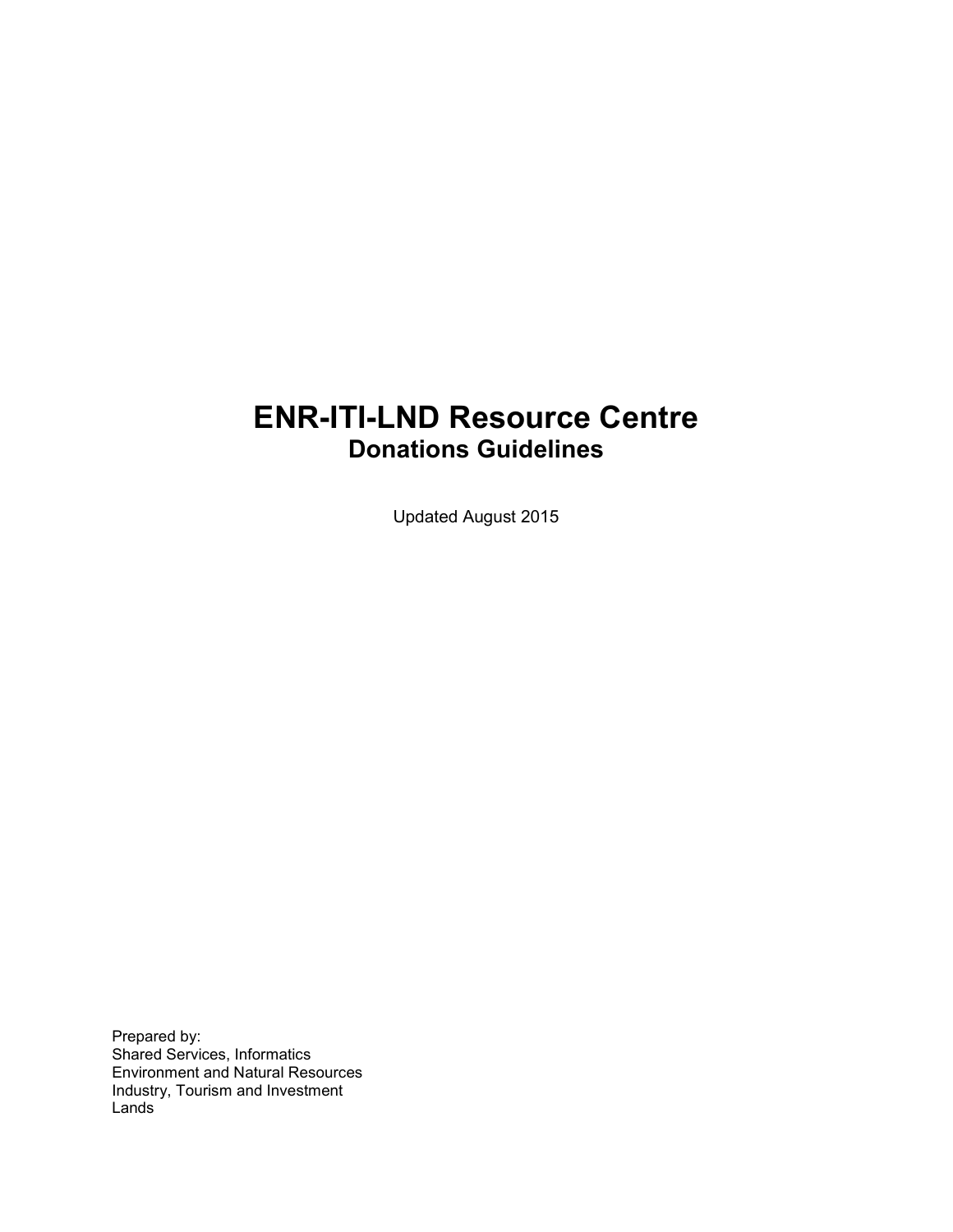This document is intended to assist Information Services staff in reviewing donations to the Resource Centre which are received from GNWT staff as well as members of outside organizations and the general public. It is also intended as an overview of the donation process for those donating materials to the Resource Centre.

All materials donated to the Resource Centre will become the property of the Resource Centre and will be added to the collection or disposed of in accordance with the guidelines outlined below.

## **Eligibility of Donations**

The Resource Centre welcomes donations of materials that extend and complement the existing collection. Due to the time and cost associated with adding materials to the collection, the Resource Centre is unable to accept all offers of donation. The following materials are not normally suitable for donation:

- Workbooks
- Popular paperbacks
- Duplicates of material already held in the collection
- Popular magazines
- Newspapers
- Material in poor condition including material with highlighting or underlining
- Materials requiring technology which the library no longer supports
- Any material which has been copied
- Computer software
- Scattered or single issues of periodicals
- Out-dated or superseded titles
- Government Records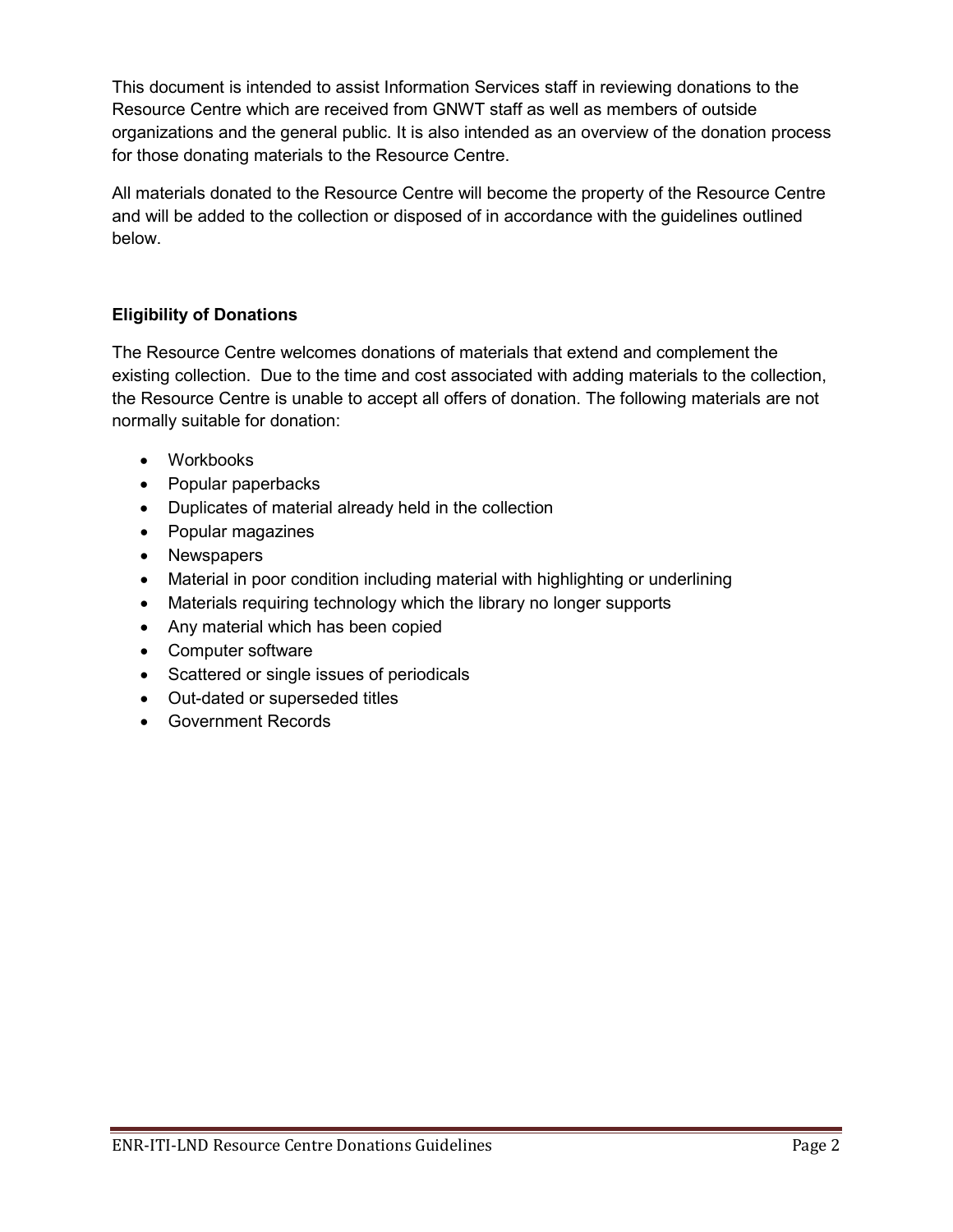## **Collection Development Criteria**

The Resource Centre is continually working to develop its collection to suit the needs of the Departments of Environment and Natural Resources, Industry, Tourism and Investment, Lands, as well as the Business Development and Investment Corporation. To meet these needs, the Resource Centre is continually looking for materials in the following areas:

- Air quality protection and management
- Arts and Fine Crafts
- Biodiversity
- Business and Economic Development
- Climate Change
- Community Relations
- Diamond Mining
- Diamond Secondary Industry
- Economic Development
- Environmental Assessment and Monitoring
- Energy Conservation and Alternatives
- Energy Planning
- Fire Science
- Forest Health
- Forest Resource Renewal and Management
- Hazardous Substance and Waste Management
- Land and Water Management
- Land Use Management
- Land Use Sustainability
- Minerals Exploration, Development and Production
- Oil and Gas Exploration, Development, Regulation and Production
- Public Education
- Securities Management
- Tourism
- Traditional Economies
- Traditional Knowledge
- Wildland Fire Management, Operations and Prevention
- Wildlife and Wildlife Diseases

The Resource Centre also welcomes resources pertaining to professional development of government employees and annual, quarterly and special reports created by or concerning the operations of ENR, ITI, Lands, or the BDIC.